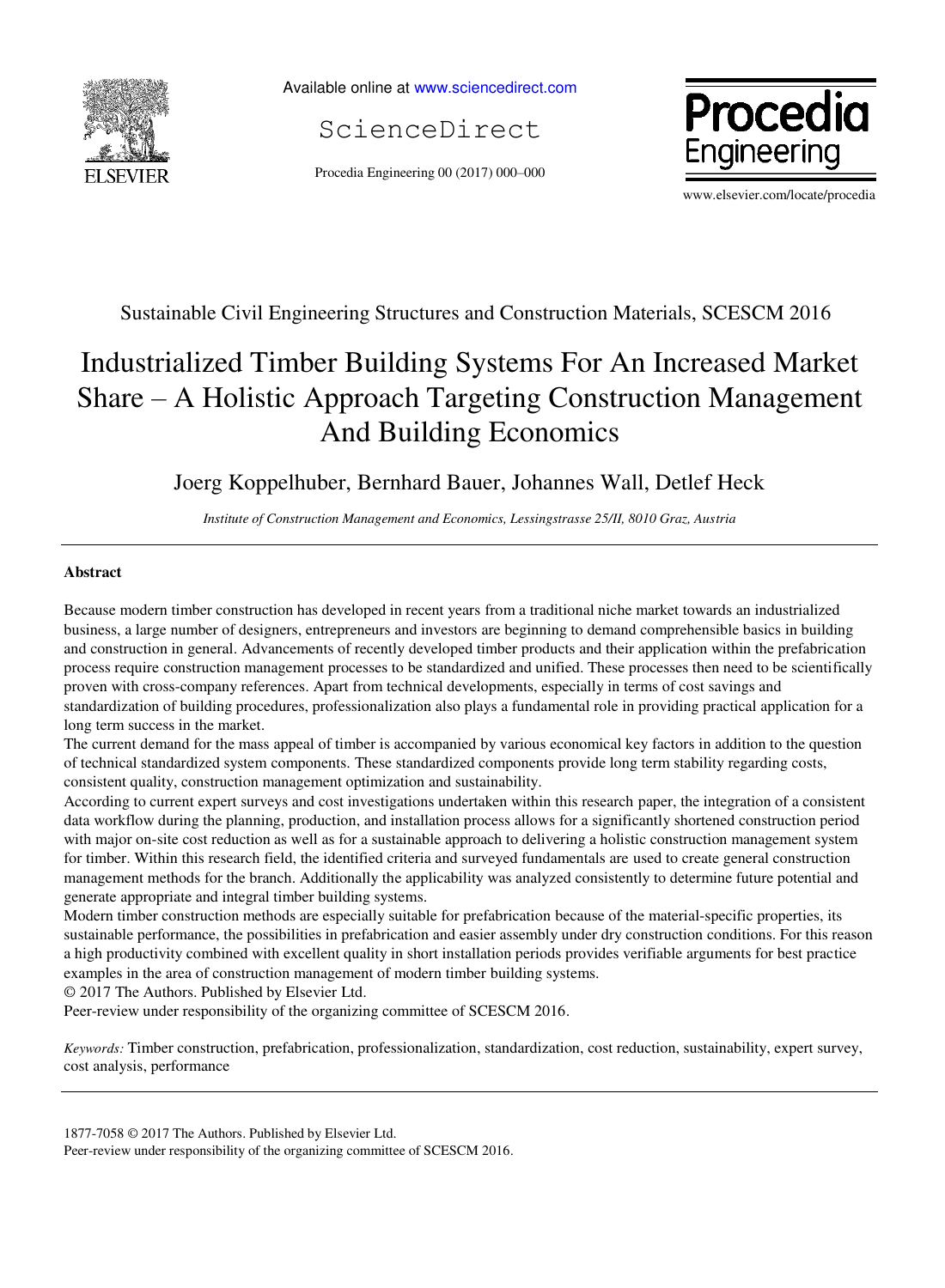## **1. The holistic approach**

Because modern timber construction has developed in recent years from a traditional niche market towards an industrial and large scale business, many decision makers are demanding extensive construction management and building economics basics for this specific material which have been scientifically verified and can be used to operate their business and carry out projects. Therefore, in addition to recent technical developments with a special focus on cost reduction and standardization of workflows, professionalization in the branch is an absolute necessity and plays a fundamental role in ensuring practical usability. The demand for the mass appeal of timber as a main building material is accompanied by the topic of technical system components, business economics key factors in the field of costs, and constant quality and optimization in construction management to provide long term stability. The central theme of a holistic and comprehensive industry and system investigation demands a clear structure on liability and a decision matrix in the implementation of timber construction projects. Therefore the question of standardized processes and production systems and their applicability in timber construction as well as existing process chains are at the forefront of the development and work on the recurring questions of system efficiency. Associated information interfaces need to be developed and implemented to ensure that the procedures are carried out appropriately. The research project "Industrialized timber construction – development & optimization of technical and economical timber construction system for the industrialized building with timber", which provides the basis for this paper, was started in 2012/2013 at the Institute of Construction Management and Economics at Graz University of Technology and should provide basic information on this topic. This will offer industry professionals guidance in making successful decisions regarding industrialized timber construction from a building economic aspect point of view [1].

## *1.1. Point of departure – why now?*

Modern timber construction, which is characterized by constant growth nationally and internationally, has evolved considerably in recent years, especially in technical terms. Numerous product innovations have helped timber grow from infancy to a well-established timber system on the market which can be implemented for the majority of largescale buildings and which is radically different from the conventional timber construction known for centuries. Therefore, it is a logical conclusion and necessity that construction-related studies and construction management optimizations follow the technical developments.

The gaps in timber construction in terms of construction management or business economic aspects should be minimized and used to help to generate a benefit for this building system. The background and input parameters for usual costing systems within special timber construction systems are not as well established as they are for traditional building materials such as steel and concrete [2]. With the help of investigative studies, research projects, information focusing and appropriate communication tools, it is the main objective of the research field to generate a knowledge basis, apart from practical experience without cross-company reference, and form a respectable background on data which forms a reliable guide for construction with timber and managerial decisions.

#### *1.2. The chance of timber construction systems*

The topic of timber construction systems, in the broader sense "industrial building with timber", and the possibilities of systematization and rationalization in the construction industry have always been a topic of discussion. Technological developments, the acute housing shortage after the world wars and the technical possibilities of serial prefabrication of individual construction and design elements have allowed planners and developers, especially during the last several decades, to develop new approaches to integrate the ideas of industrialized building components in conventional construction processes.

Although initial attempts of modular prefabrication and systematic manufacturing were performed more than 100 years ago, automated building processes are hardly established in Central Europe nowadays, regardless of the construction system or building material used. The emphasis in this analysis is thus based on the prefabrication of modern industrialized timber construction, which is characterized by its light weight and easy process ability during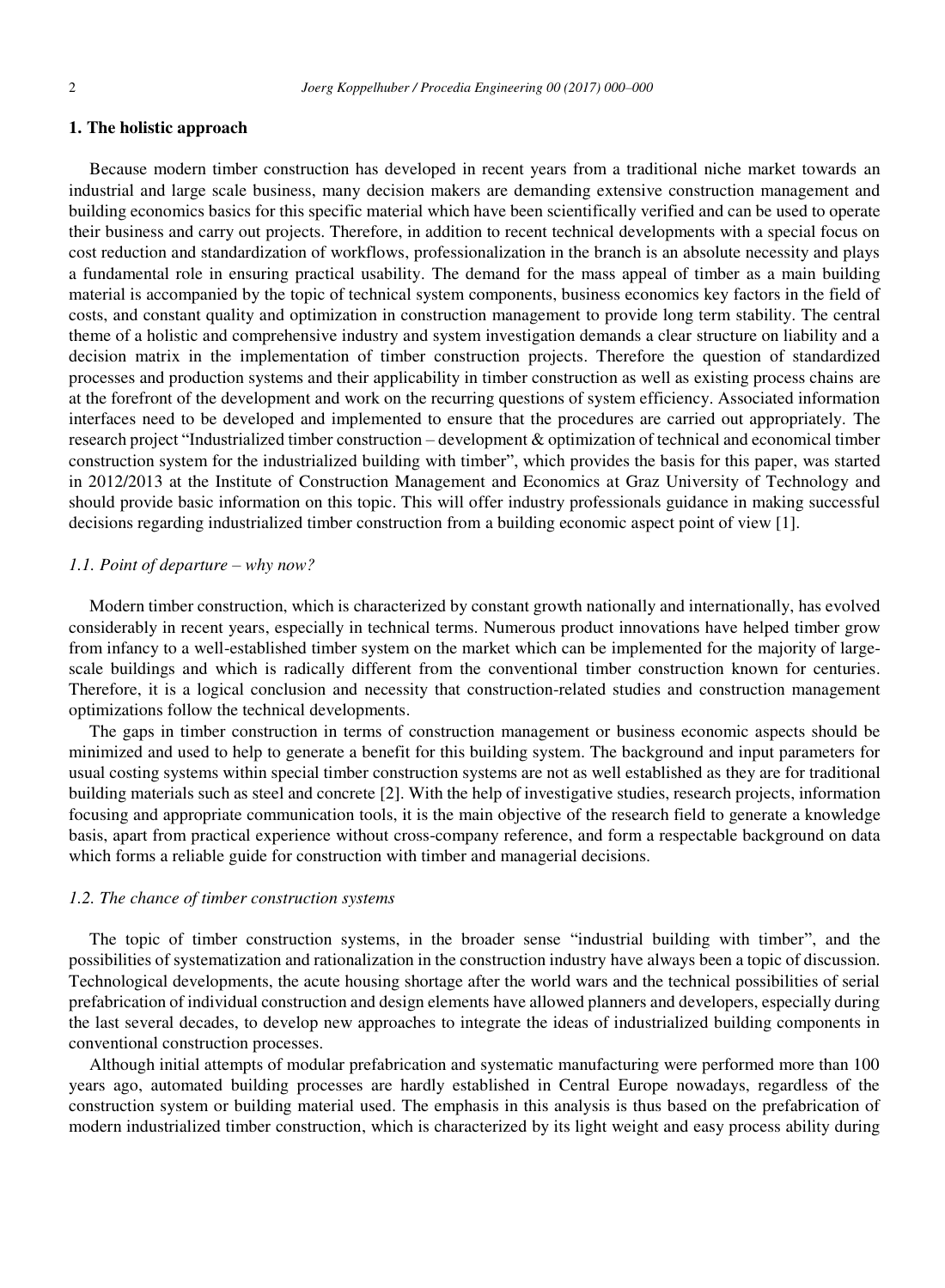prefabrication. Positive examples provide evidence of the steady development of industrial buildings with this construction material. However, the realized objects are still prototypes. Additionally, the experts interviewed in the survey provided later in this paper believe that a useful form of industrialization which uses system components and is consistently implemented is required for successful substitution in building processes.

# **2. Strategy for research approach**

It is a key task in timber construction to establish an integrated building system that performs not only by joining single elements but also by implementing an industrialized building method using system components in an optimized construction management process, taking the specific conditions into account.

## *2.1. Constraints and topics*

For this paper the following main topics are considered to be relevant to generate a holistic approach [1]:

## • Industrialized building with timber

Research is continuing on this core issue regarding the extent to which the subject of an integrated industrialization of production processes in timber systems allows industrialized construction and how this potential can be used and optimized in future.

#### • Modularity in timber construction

The topic of modularity in construction is considered by the investigation of the technical expansion within a building as well as by prefabrication of entire 2D-elements and 3D-modules using fundamentally unchanging components with a high prefabrication grade in which timber is the dominating production factor.

#### • Construction management in timber construction

The research investigates the usual methods in construction and tries to create an overall concept for a possible information loss-free operation. Due to the complexity and number of interfaces, implementing a planning overview of timber construction includes mainly work scheduling, logistics and construction techniques.

#### • Turnkey building with timber

The research question is also raised regarding the extent to which a merging of the expertise within the turnkey branch and timber skills is necessary and productive and how far it is possible for these aspects to be combined without sacrificing already established systems.

The goal of the research presented here is therefore to outline a holistic approach to a system solution for timber construction which is technically and economically optimized. This includes an intensive investigation on decisive factors in construction management as well as an optimization in terms of influences on building economics in large scale timber buildings.

# *2.2. Methodologies of research*

To generate verified and widespread data within this research project, three methods of data collection were used. Firstly, an adapted methodology of REFA [3,4] was applied on site to obtain facts and figures which relate directly to construction management and building economics considerations. Secondly, expert surveys were conducted to obtain appropriate answers on an extensive questionnaire regarding construction management themes. Thirdly, extensive cost analyses on existing and upcoming projects were performed to determine cost breakdowns in conjunction with prefabrication.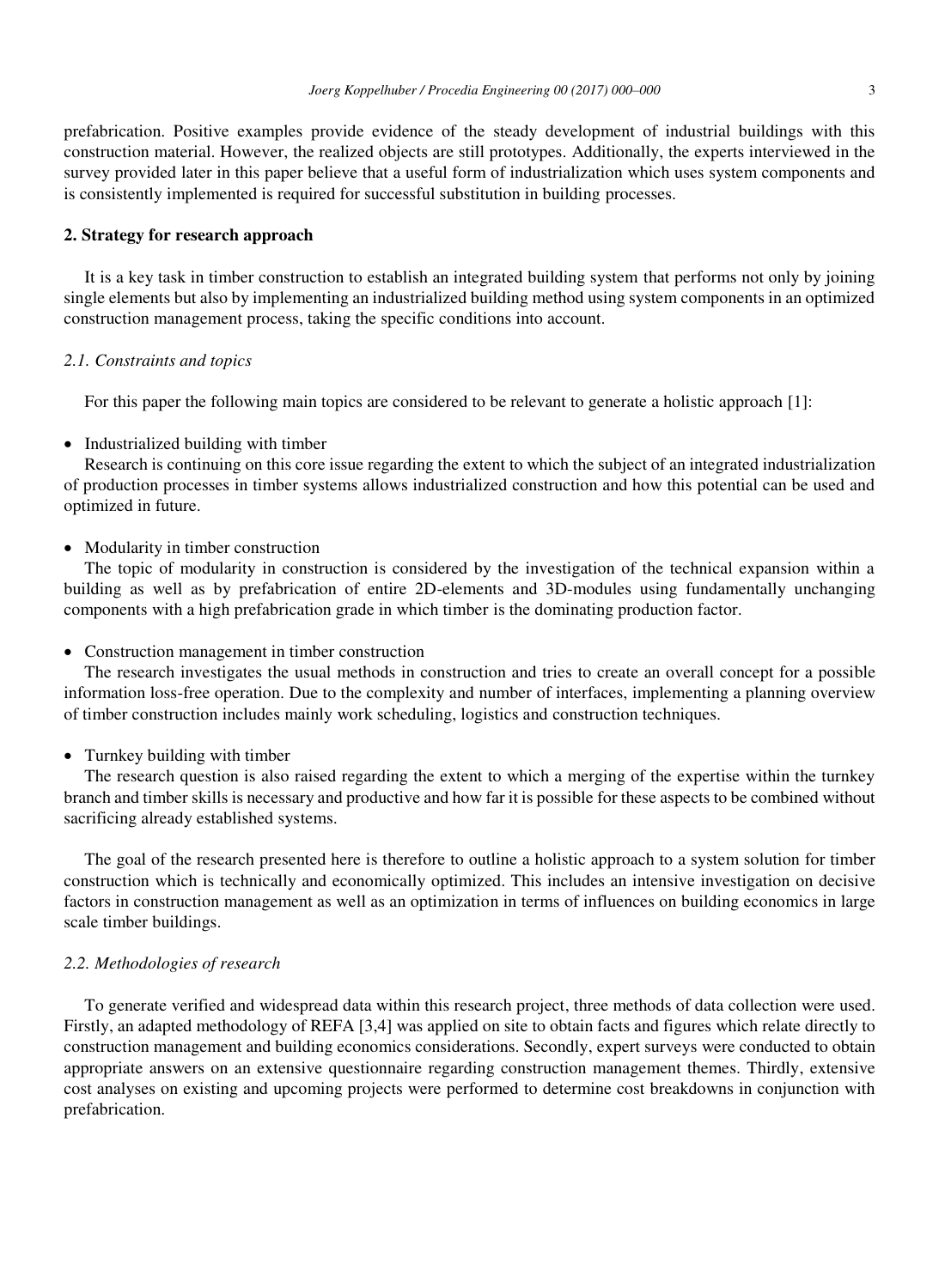The methodology of REFA as well as the results conducted on site are not included within this description. Additionally, the cost analysis undertaken on specific timber construction project is not part of this paper.

#### *2.3. Expert survey on industrialized timber construction*

Existing literature on specific topics regarding prefabrication within the construction management aspects investigated needed to be compared and verified by experts. Therefore accurate data and reflections on industrialized building systems with their advantages, constraints, and challenges in future were investigated with particular emphasis on timber construction methods and systems. To generate considerable data, an expert survey was conducted from November 2014 to February 2015 [5]. Within this survey 28 experts were involved who came from various disciplines such as architecture and engineering, construction, SME, public and private investment as well as the field of research and development. The results from this survey where then compared to the existing and comparable literature on these topics to verify the accuracy of the expert statements.

#### **3. Construction management and building economic aspects**

A large variety of timber products developed recently and the manufacturing processes required include general construction management aspects, such as modularity and prefabrication, turn-key building systems, reliable cost calculations and analysis, adequate integral planning tools as well as the existing discussion on the topic of interfaces between the trades involved. These themes formed the basis for questions in the expert survey included here.

#### *3.1. Industrialized timber construction and modularity*

To generate an industrialized building system, various industrialized functions from the stationary industry must be transferred into the decentralized systems of the construction industry. The word "prefabrication" is generally used in the context of building in series and building in systems, which include mainly production and construction with 2D-elements and 2D- or 3D-modules. Industrialized construction encompasses therefore a production of different building elements in an industry setup that is not subject to changes in weather [6].

Often it is assumed that building in systems is the typical building style of the 1960s, with its unification in repetitive multi-storey concrete buildings spread all over middle Europe. To achieve an economical advantage in comparison to other building materials at that time, the building components were standardized and produced in high quantity and always implemented in the same way. In contrast to that, the introduction of the principles of lean production formed the leading production system which then changed the process completely [7].



Fig. 1. Expert survey cost comparison of traditional to industrialized building systems [5].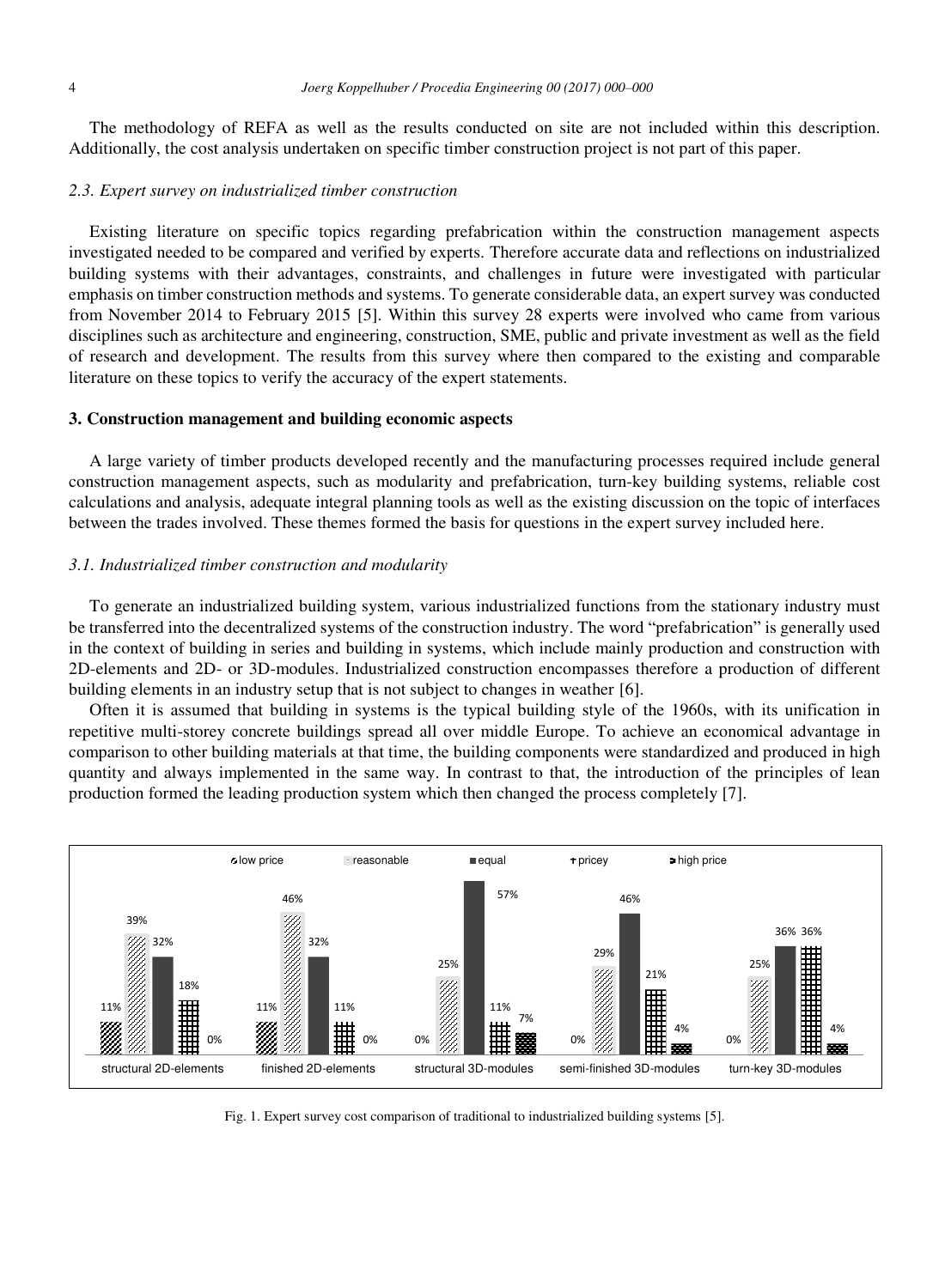Industrialized building systems are formed by a combination of 2D-elements and 3D-modules; the proportion of elements to modules in each combination depends on the particular circumstances. The impact factors have the opportunity to develop traditional building components into industrialized building components and systems without losing the advantages and significance of the individual tasks while also generating a greater benefit by using an intelligent combination of the planning and production factors [8]. This was found out in the expert survey by identifying the cost influence and chances using a higher grade of prefabrication within the finishing works. The expert opinions see a significant benefit in using prefabricated 2D-elements and 3D-modules; however, finalized turn-key 3D-modules are still indicated with higher costs although they do show very large potential in the upcoming years.

#### *3.2. Construction management and prefabrication in timber construction*

Compared to various international research projects, the expert surveys also indicate that prefabricated building systems show a positive trend and constant growth within the coming years. Multi-storey residential and commercial buildings in particular as well as intra-urban and inner-city developments with industrialized building systems offer great advantages and a prosperous future for construction.

Certainly the reasons for using industrialized timber building systems are not directly related to the material. The following figures obtained through the expert survey show that prefabricated building systems offer greater advantages, especially when it comes to quality reasons, as well as lower general building costs on site and easier production system under dry and constant conditions. An accurate production method as well as fast manufacturing and short installation time on site comprise the main benefit by implementing more industrialized building systems within the general construction industry.



Fig. 2. Expert survey advantages of industrialized compared to traditional systems [5].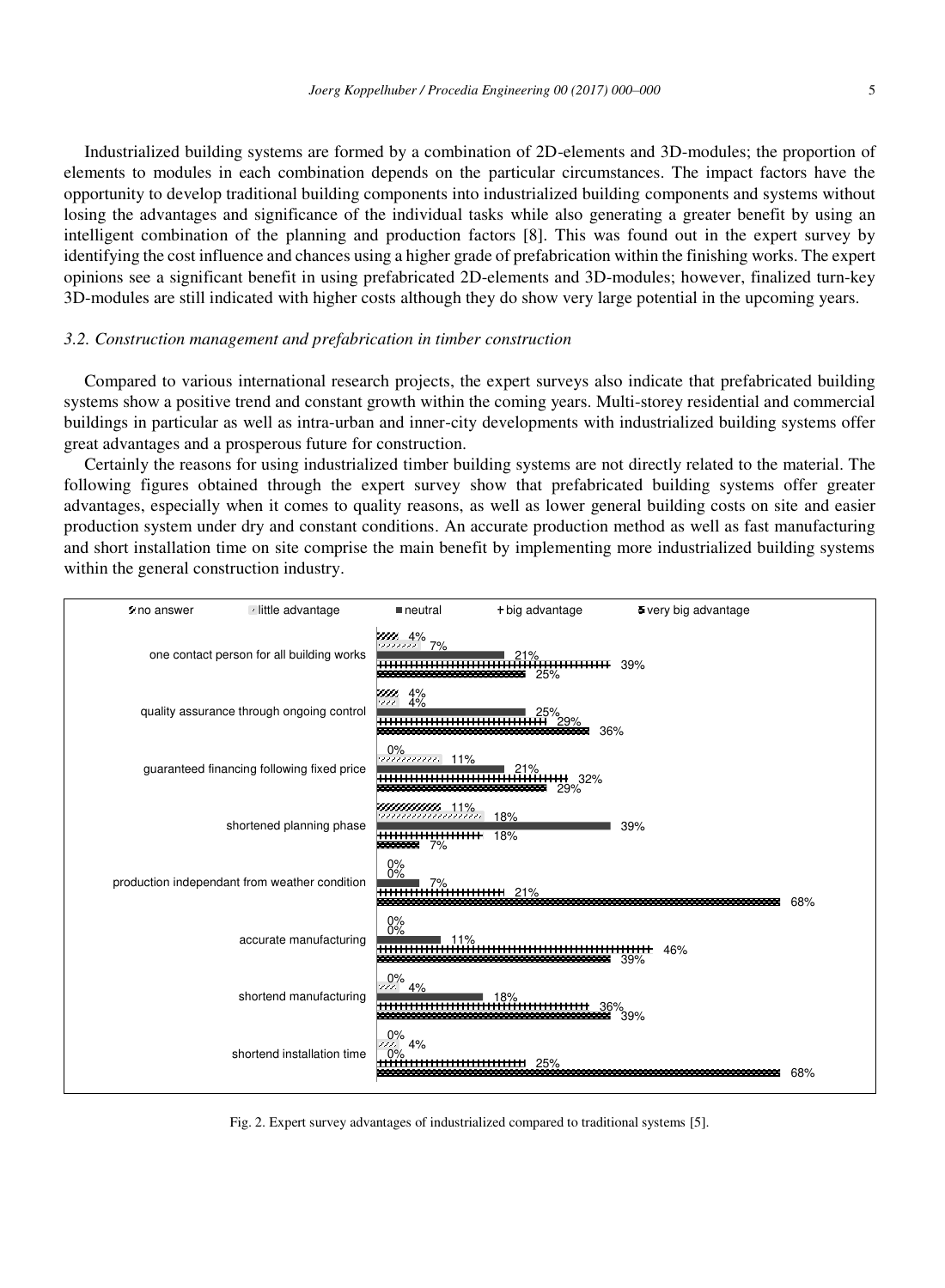#### *3.3. Turnkey systems in timber construction*

The prefabrication grade in general offers a wide range for interpretation. There is a misleading lack of understanding even in specific literature and expert-opinion surveys on various economic results generated through the grade of finishing works within the prefabrication process. However the expert survey conducted as part of the research discussed here indicates a constant increase of this market, especially in the case of timber construction systems with a high grade of prefabrication [9]. The system also includes 3D-modules with a high grade of prefabrication as well as 2D-elements with almost finished internal as well as external surfaces.



Fig. 3. Expert survey on market development of industrialized timber building systems depending on the grade of finishing works [5].

The operation processes required during the construction of timber buildings include mostly complex procedures and sequences, which need to be identified in-depth to ensure financial success. This is especially the case in terms of turnkey systems when a high grade of prefabrication is set and many trades are involved in the project at the same time. As described, these processes include an intensive planning phase with a high level of detail in an early planning stage [10]. These processes can also be carried out before the cost impacts of late changes rise significantly. The deeper the influences of turnkey systems become in a project, the more preparatory work is of major interest. This is because the grade of prefabrication can only be ensured by appropriate and extensive work preparation for all trades involved. This includes the planning of the production, the charts on expected time and construction progress, the setout of the required building site equipment on site, the planning of all necessary resources as well as the cost calculation implementing all these circumstances [11]. However, not only the processes themselves but also the interaction between these constraints and the interfaces need to be arranged accurately. This is especially true for prefabricated turnkey timber solutions.

#### *3.4. Planning and tendering process of industrialized timber construction systems*

The discussion of planning systems, level of detail and the simple question "who is responsible for developing which detail and drawing?" as well as the question of responsibilities are ongoing not only in the timber industry, but in construction as well. As various timber products have been developed over the last few years, a vast lack of knowledge has appeared not only in construction but also during the planning and tendering stage. The majority of current timber constructions are designed by specialized designers and technicians who often work in-house in the timber industry. However many of these designers and planners, as well as the general planning community with their standard education and training on conventional building systems, cannot comply with and meet the required level of detail for an appropriate timber solution. This offers a significant opportunity for a specialized planning industry to develop new and simple integral planning systems and tools which have a great potential for market developments in the future. On the other hand, the existing large variety of new materials, building systems, possible details in the connections as well as building physics and entire timber building systems run the risk of failure by incorporating too much variability for simple planning tasks. The more complex a 3D-system is, the higher the risk when implemented.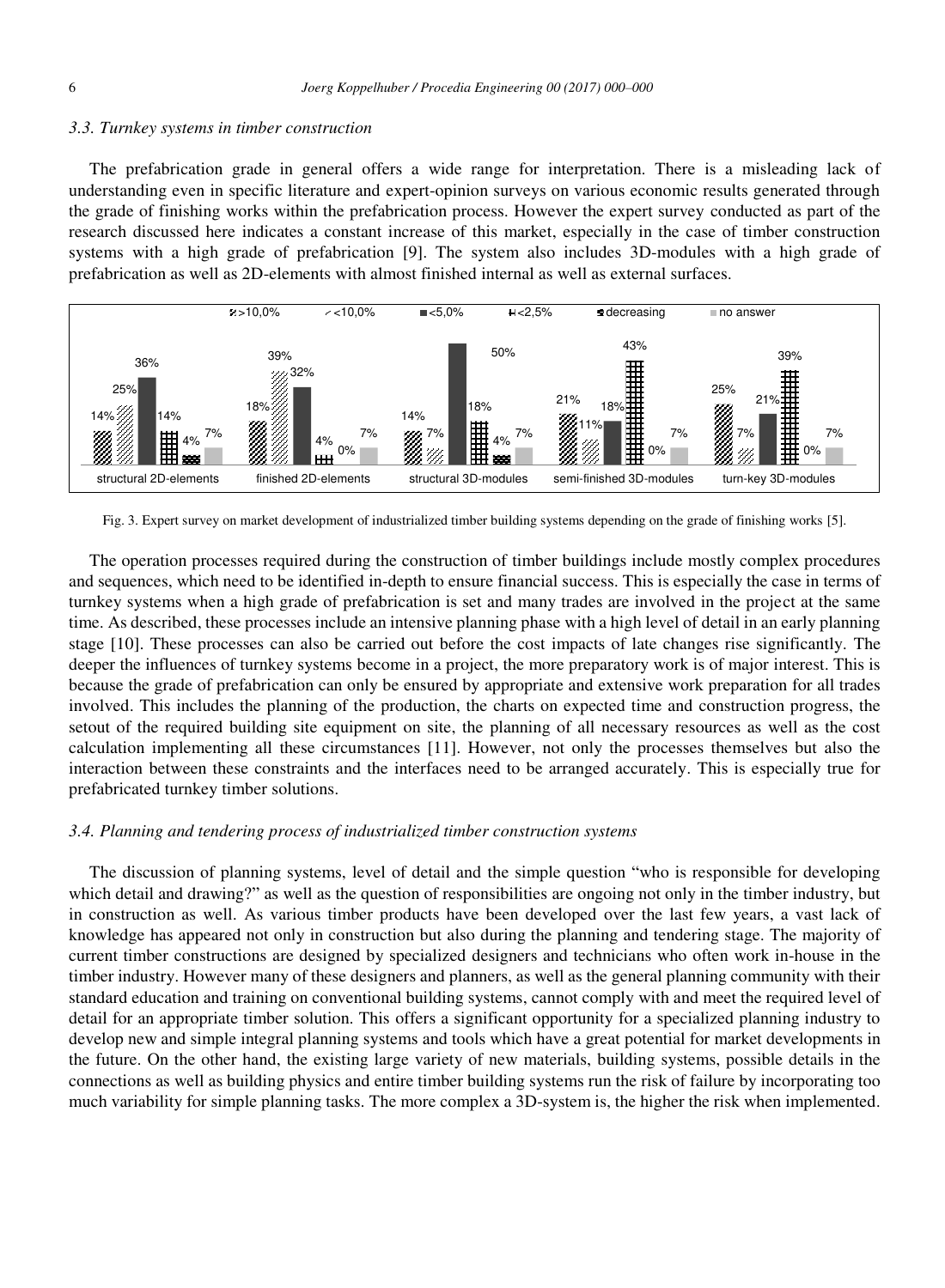As a result, the implementation of existing and newly developed integral planning systems and tools, such as building information modeling (BIM), is required for the entire timber construction industry in future [12].

The substantial increase in complexity within the construction industry and especially in the timber sector has a profound impact on the economic success and presents challenges as well as restricting constraints. The fact that newly developed building materials and products have a rather low level of trial and error and compound the risk when implemented in today's building systems can be especially high. The number of interfaces has increased rapidly in recent decades as numerous trades and business have entered the construction market. The level of detail is far higher than 10 to 15 years ago when many details were solved on-site and the simple question of how a new system should be implemented in conventional buildings did not exist. Today's mostly complex CAD-CAM systems offer the chance to reduce risk and failure through too many interfaces. In many cases just-in-time deliveries of products, systems and services need to be implemented in standard structural elements. These offer a great opportunity on one hand, especially cost wise. However, the majority of costs nowadays are generated by building services engineering instead of structural components and levels of detail [13].

#### **4. Conclusion – developments and tendencies**

The industrialized timber building division, which differs significantly from traditional carpentries by the implementation of automated production and prefabrication methods, has been continuously developed in recent decades by introducing technical developments on the material level as well as computer-based manufacturing processes. [14].

The high potential of timber construction systems lies in the short installation period required on site in comparison to existing conventional and traditional building systems used nowadays. The prefabrication of 2D-elements and 3Dmodules in particular provides many arguments for a widespread use of timber as the main structural material. However, because of a lack of knowledge in this area, the cost impacts are still commonly used as arguments against timber as the leading material as these costs are hardly quantifiable and ratable in comparison to conventional building systems.

# *4.1. Potentials of prefabricated timber construction*

Even though timber as a leading construction material has a high potential for pioneering tasks, especially when implementing turnkey strategies by transforming the technical advantages of a material into an integral building system [8], the positive trend in the last 15 years can be expanded further. This is proven by various investigations and literature as well as the expert survey incorporated in this research project. However, in addition to the technical and material sector, more effort is required in the building economic fields [15]. In order to professionalize the entire branch, the planning and management process requires a particularly high planning reliability, a better quality assurance with a wider standardization of building components in sum and in detail, and standardized system components for general applications.

The constantly rising demand for timber buildings helps to develop a comprehensive and detailed prefabricated timber construction system in conjunction with neutral cost studies [16]. This in turn creates a benefit from the effects of an industrialized construction as well as from an adaptation of building regulations. Therefore this helps to create an additional step towards professionalization and industrialization in the building industry by implementing turn-key concepts in order to generate meaningful construction management tools to allow ecologically friendly material to become a widely used standardized building system.